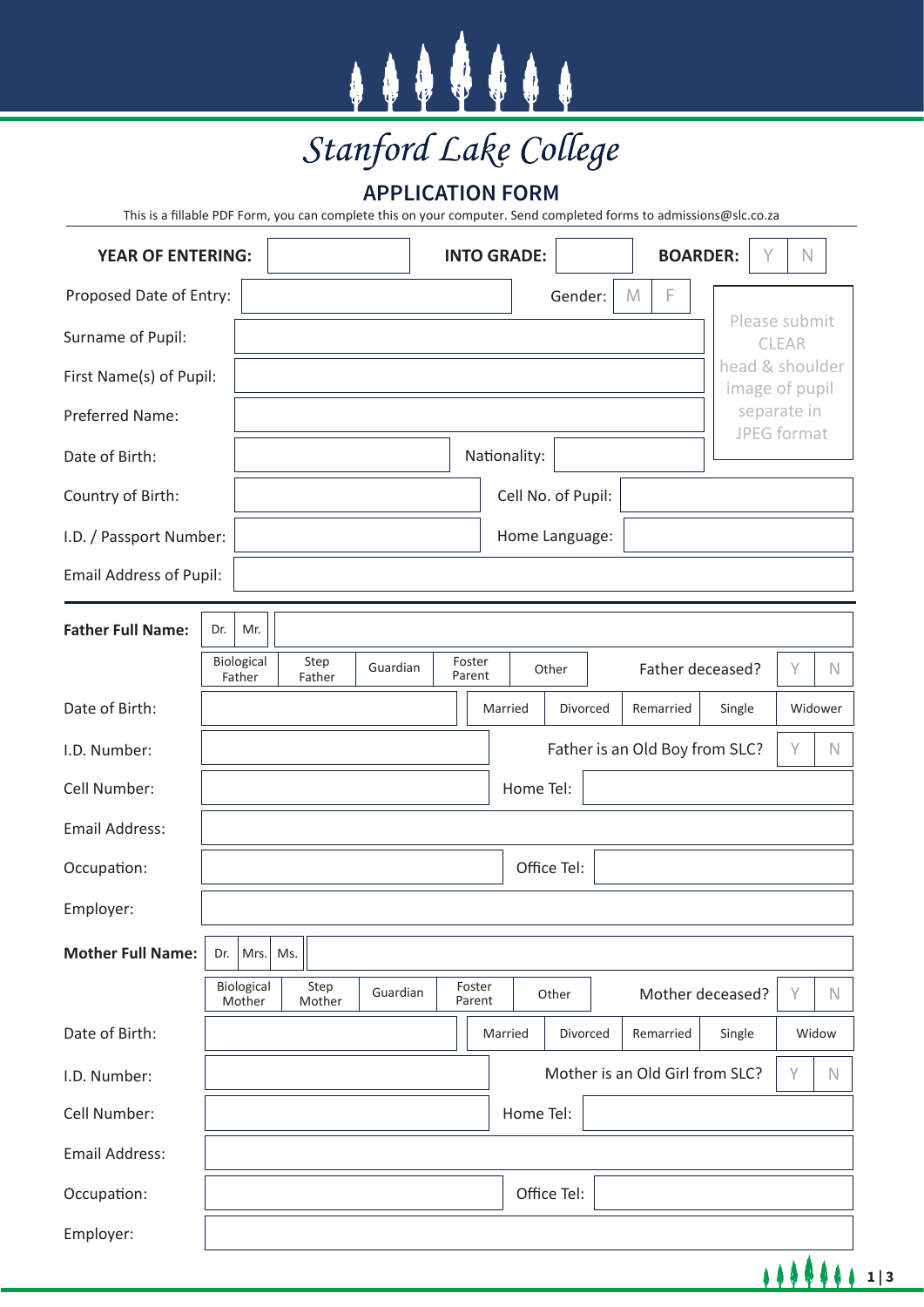| <b>Residential Address:</b>                                                     |                                                                                                                                                                                                                                                                                                                                                                                       |                                           |                         |                       |             |                     |
|---------------------------------------------------------------------------------|---------------------------------------------------------------------------------------------------------------------------------------------------------------------------------------------------------------------------------------------------------------------------------------------------------------------------------------------------------------------------------------|-------------------------------------------|-------------------------|-----------------------|-------------|---------------------|
| Town/City:                                                                      |                                                                                                                                                                                                                                                                                                                                                                                       |                                           |                         | Country:              |             |                     |
| Province:                                                                       |                                                                                                                                                                                                                                                                                                                                                                                       |                                           |                         | Code:                 |             |                     |
| <b>Postal Address:</b>                                                          |                                                                                                                                                                                                                                                                                                                                                                                       |                                           |                         |                       |             |                     |
| Town/City:                                                                      |                                                                                                                                                                                                                                                                                                                                                                                       |                                           |                         | Country:              |             |                     |
| Province:                                                                       |                                                                                                                                                                                                                                                                                                                                                                                       |                                           |                         |                       |             |                     |
|                                                                                 |                                                                                                                                                                                                                                                                                                                                                                                       |                                           |                         | Code:                 |             |                     |
| ANOTHER CONTACT (IN THE EVENT THAT PARENT(S) / GUARDIAN(S) CANNOT BE CONTACTED) |                                                                                                                                                                                                                                                                                                                                                                                       |                                           |                         |                       |             |                     |
| Name & Surname:                                                                 |                                                                                                                                                                                                                                                                                                                                                                                       |                                           |                         |                       |             |                     |
| <b>Contact Number:</b>                                                          |                                                                                                                                                                                                                                                                                                                                                                                       |                                           |                         |                       |             |                     |
| Name of present school:                                                         |                                                                                                                                                                                                                                                                                                                                                                                       |                                           |                         |                       |             |                     |
|                                                                                 |                                                                                                                                                                                                                                                                                                                                                                                       |                                           |                         |                       |             |                     |
| <b>Telephone Number of present school:</b>                                      |                                                                                                                                                                                                                                                                                                                                                                                       |                                           |                         |                       |             |                     |
|                                                                                 |                                                                                                                                                                                                                                                                                                                                                                                       |                                           |                         |                       |             |                     |
| <b>SIBLINGS</b>                                                                 |                                                                                                                                                                                                                                                                                                                                                                                       |                                           |                         |                       |             | Grade/Year          |
| Name & Surname                                                                  |                                                                                                                                                                                                                                                                                                                                                                                       |                                           | <b>School</b>           |                       |             | <b>Matriculated</b> |
|                                                                                 |                                                                                                                                                                                                                                                                                                                                                                                       |                                           |                         |                       |             |                     |
|                                                                                 |                                                                                                                                                                                                                                                                                                                                                                                       |                                           |                         |                       |             |                     |
|                                                                                 |                                                                                                                                                                                                                                                                                                                                                                                       |                                           |                         |                       |             |                     |
|                                                                                 |                                                                                                                                                                                                                                                                                                                                                                                       |                                           |                         |                       |             |                     |
| WHERE DID YOU HEAR ABOUT US? (PLEASE TICK ONE OF THE FOLLOWING)                 |                                                                                                                                                                                                                                                                                                                                                                                       |                                           |                         |                       |             |                     |
| Referred by Friend/Parent                                                       |                                                                                                                                                                                                                                                                                                                                                                                       | Social Media                              |                         | Info Evening          | School Expo |                     |
| Sport Event                                                                     |                                                                                                                                                                                                                                                                                                                                                                                       | Advert in Newspaper/Magazine              |                         | <b>Current School</b> |             | Website             |
| If other, please explain:                                                       |                                                                                                                                                                                                                                                                                                                                                                                       |                                           |                         |                       |             |                     |
|                                                                                 | Please submit the following documents with fully completed application to admissions@stanfordlakecollege.co.za:<br>CLEAR head & shoulder image of child (JPEG) • Copy of most recent school report(s)<br>CLEAR copy of child's birth certificate . Proof of payment of application fee R225.00<br>Name: Stanford College   Bank: FNB   Branch Code: 260 349   Account no: 53961097905 | <b>DOCUMENTS REQUIRED FOR APPLICATION</b> | <b>Banking details:</b> |                       |             |                     |